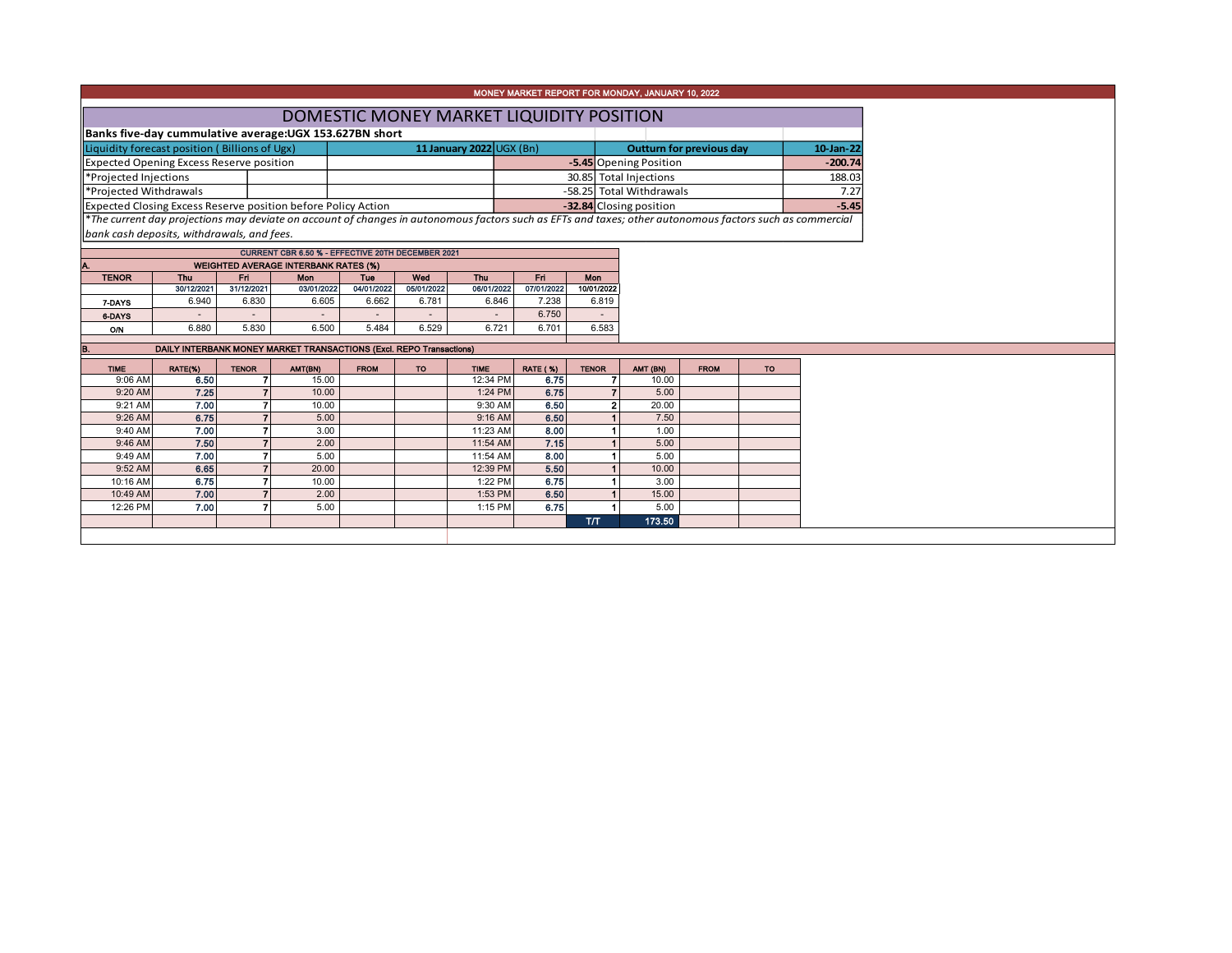| C.<br><b>CBR AND THE 7- DAY WAR INTERBANK RATES</b>                                                                                                |                                                                                                                                                                                                                                                                                                                                                                                                                                                                                                                                               |                          |                                                                                            |                          |                                    |                                          |                                        |                          |                          |                          |                          |              |            |            |            |
|----------------------------------------------------------------------------------------------------------------------------------------------------|-----------------------------------------------------------------------------------------------------------------------------------------------------------------------------------------------------------------------------------------------------------------------------------------------------------------------------------------------------------------------------------------------------------------------------------------------------------------------------------------------------------------------------------------------|--------------------------|--------------------------------------------------------------------------------------------|--------------------------|------------------------------------|------------------------------------------|----------------------------------------|--------------------------|--------------------------|--------------------------|--------------------------|--------------|------------|------------|------------|
| 9.500<br>9.000<br>8.500<br>8.000<br>7.500<br>7.000<br>6.500<br>6.000<br>5.500<br>5.000<br>4.500<br>4.000                                           | stanan prefi<br><u> ATABTARTARI II. II. II. II. II. II. II. II</u><br>e e comparador de la familie de la familie de la familie de la familie de la familie de la familie de la fami<br>Le familie de la familie de la familie de la familie de la familie de la familie de la familie de la familie d<br><u>The communication of the communication of the communication of the communication of the communication of the communication of the communication of the communication of the communication of the communication of the communi</u> |                          |                                                                                            |                          |                                    |                                          |                                        |                          |                          |                          |                          |              |            |            |            |
|                                                                                                                                                    | 27/12/2021<br>28/12/2021<br>29/12/2021                                                                                                                                                                                                                                                                                                                                                                                                                                                                                                        |                          |                                                                                            |                          |                                    | 30/12/2021<br>31/12/2021                 |                                        |                          | 03/01/2022               |                          | 05/01/2022               |              | 06/01/2022 | 07/01/2022 | 10/01/2022 |
|                                                                                                                                                    |                                                                                                                                                                                                                                                                                                                                                                                                                                                                                                                                               |                          |                                                                                            |                          |                                    |                                          |                                        |                          |                          |                          |                          |              |            |            |            |
| • Overnight WAR -7-day WAR - CBR rate - Upper bound - Lower bound<br>MONETARY POLICY OPERATIONS MATURITIES PROFILE: (13-JAN- 2022 TO 18-AUG- 2022) |                                                                                                                                                                                                                                                                                                                                                                                                                                                                                                                                               |                          |                                                                                            |                          |                                    |                                          |                                        |                          |                          |                          |                          |              |            |            |            |
| D.<br><b>DATE</b>                                                                                                                                  |                                                                                                                                                                                                                                                                                                                                                                                                                                                                                                                                               |                          |                                                                                            |                          |                                    |                                          |                                        |                          |                          |                          |                          |              |            |            |            |
|                                                                                                                                                    | <b>THUR</b><br>13-Jan-22                                                                                                                                                                                                                                                                                                                                                                                                                                                                                                                      | <b>THUR</b><br>20-Jan-22 | <b>THUR</b><br>27-Jan-22                                                                   | <b>THUR</b><br>03-Feb-22 | <b>THUR</b><br>10-Feb-22           | <b>THUR</b><br>24-Feb-22                 | <b>THUR</b><br>03-Mar-22               | <b>THUR</b><br>10-Mar-22 | <b>THUR</b><br>31-Mar-22 | <b>THUR</b><br>04-Aug-22 | <b>THUR</b><br>18-Aug-22 | <b>TOTAL</b> |            |            |            |
| <b>REPO</b>                                                                                                                                        | 374.47                                                                                                                                                                                                                                                                                                                                                                                                                                                                                                                                        | $\sim$                   | $\sim$                                                                                     | $\sim$                   | $\sim$                             | $\sim$                                   | $\sim$                                 | $\sim$                   |                          | $\sim$                   | $\sim$                   | 374.47       |            |            |            |
| <b>REV REPO</b>                                                                                                                                    | $\sim$                                                                                                                                                                                                                                                                                                                                                                                                                                                                                                                                        | $\sim$                   | $\sim$                                                                                     | $\sim$                   | $\sim$                             | $\sim$                                   | $\sim$                                 | $\sim$                   |                          | $\sim$                   | $\sim$                   | $\sim$       |            |            |            |
| <b>BOU BILL/DEPO A</b>                                                                                                                             | 45.33                                                                                                                                                                                                                                                                                                                                                                                                                                                                                                                                         | 17.00                    | 103.50                                                                                     | 29.20                    | 20.00                              | 10.00                                    | 2.30                                   | 5.60                     | 5.09                     | 33.00                    | 26.60                    | 297.61       |            |            |            |
| <b>TOTALS</b>                                                                                                                                      | 419.79                                                                                                                                                                                                                                                                                                                                                                                                                                                                                                                                        | 17.00                    | 103.50                                                                                     | 29.20                    | 20.00                              | 10.00                                    | 2.30                                   | 5.60                     | 5.09                     | 33.00                    | 26.60                    | 672.08       |            |            |            |
|                                                                                                                                                    |                                                                                                                                                                                                                                                                                                                                                                                                                                                                                                                                               |                          | Total O/S Deposit Auction & BOU Bill balances held by BOU up to 18 AUGUST 2022: UGX 298 BN |                          |                                    |                                          |                                        |                          |                          |                          |                          |              |            |            |            |
|                                                                                                                                                    |                                                                                                                                                                                                                                                                                                                                                                                                                                                                                                                                               |                          | Total O/S Repo, Reverse Repo, BOU Bill balances held by BOU: UGX 672 BN                    |                          |                                    |                                          |                                        |                          |                          |                          |                          |              |            |            |            |
| (EI) STOCK OF TREASURY SECURITIES                                                                                                                  |                                                                                                                                                                                                                                                                                                                                                                                                                                                                                                                                               |                          |                                                                                            |                          | Eii)                               | <b>MONETARY POLICY MARKET OPERATIONS</b> |                                        |                          |                          |                          |                          |              |            |            |            |
|                                                                                                                                                    | LAST TBIILS ISSUE DATE: 06-JANUARY-2022                                                                                                                                                                                                                                                                                                                                                                                                                                                                                                       |                          |                                                                                            |                          |                                    |                                          | (VERTICAL REPOS, REV-REPOS & BOU BILL) |                          |                          |                          |                          |              |            |            |            |
| On-the-run O/S T-BILL STOCKs (Bns-UGX)                                                                                                             |                                                                                                                                                                                                                                                                                                                                                                                                                                                                                                                                               |                          | 7,054.97                                                                                   | 11/01/2022               | OMO                                | <b>ISSUE DATE</b>                        | <b>AMOUNT</b>                          | <b>WAR</b>               | <b>RANGE</b>             | <b>TENOR</b>             |                          |              |            |            |            |
| On-the-run O/S T-BONDSTOCKs(Bns-UGX)                                                                                                               |                                                                                                                                                                                                                                                                                                                                                                                                                                                                                                                                               |                          | 22,077.48                                                                                  | 11/01/2022 REPO          |                                    | 06-Dec                                   | 416.50                                 | 6.500                    |                          |                          |                          |              |            |            |            |
| TOTAL TBILL & TBOND STOCK- UGX                                                                                                                     |                                                                                                                                                                                                                                                                                                                                                                                                                                                                                                                                               |                          | 29,132.45                                                                                  |                          | <b>BOU BILL</b>                    | 09-Dec                                   | 40.05                                  | 7.012                    |                          | 28                       |                          |              |            |            |            |
| O/S=Outstanding                                                                                                                                    |                                                                                                                                                                                                                                                                                                                                                                                                                                                                                                                                               |                          |                                                                                            |                          | <b>BOU BILL</b>                    | 09-Dec                                   | 19.20                                  | 7.149                    |                          | 56                       |                          |              |            |            |            |
| <b>MATURITY</b>                                                                                                                                    | <b>TOTAL STOCK</b>                                                                                                                                                                                                                                                                                                                                                                                                                                                                                                                            | <b>YTM (%)</b>           | <b>CHANGE IN</b>                                                                           |                          | <b>BOU BILL</b>                    | 09-Dec                                   | 26.60                                  | 9.701                    |                          | 252                      |                          |              |            |            |            |
|                                                                                                                                                    | (BN UGX)                                                                                                                                                                                                                                                                                                                                                                                                                                                                                                                                      | AT CUT OFF*              | YTM (+/-)                                                                                  |                          | <b>REPO</b>                        | 09-Dec                                   | 953.00                                 | 6.500                    |                          | $\overline{7}$           |                          |              |            |            |            |
| 91                                                                                                                                                 | 112.21                                                                                                                                                                                                                                                                                                                                                                                                                                                                                                                                        | 6.501                    | 0.000                                                                                      |                          | <b>REPO</b>                        | 10-Dec                                   | 112.00                                 | 6.500                    |                          | 6                        |                          |              |            |            |            |
| 182<br>364                                                                                                                                         | 434.24                                                                                                                                                                                                                                                                                                                                                                                                                                                                                                                                        | 8.400                    | $-0.065$                                                                                   |                          | <b>BOU BILL</b>                    | 16-Dec                                   | 5.51                                   | 7.016                    |                          | 84                       |                          |              |            |            |            |
| 2YR                                                                                                                                                | 6.508.52<br>257.11                                                                                                                                                                                                                                                                                                                                                                                                                                                                                                                            | 10,400<br>11.000         | $-0.004$<br>1.000                                                                          |                          | <b>BOU BILL</b><br><b>BOU BILL</b> | 16-Dec<br>16-Dec                         | 19.78<br>45.08                         | 7.143<br>6.998           |                          | 56<br>28                 |                          |              |            |            |            |
| 3YR                                                                                                                                                |                                                                                                                                                                                                                                                                                                                                                                                                                                                                                                                                               | 13.100                   | 1.710                                                                                      |                          | <b>REPO</b>                        | 16-Dec                                   | 423.00                                 | 6.500                    |                          | $\overline{7}$           |                          |              |            |            |            |
| 5YR                                                                                                                                                | 1,119.91                                                                                                                                                                                                                                                                                                                                                                                                                                                                                                                                      | 14.390                   | 1.390                                                                                      |                          | <b>REPO</b>                        | 17-Dec                                   | 160.00                                 | 6.500                    |                          | 6                        |                          |              |            |            |            |
| <b>10YR</b>                                                                                                                                        | 10,405.20                                                                                                                                                                                                                                                                                                                                                                                                                                                                                                                                     | 14.000                   | 0.261                                                                                      |                          | <b>REVREPO</b>                     | 21-Dec                                   | 192.00                                 | 6.500                    |                          | $\overline{2}$           |                          |              |            |            |            |
| 15YR                                                                                                                                               | 8,486.42                                                                                                                                                                                                                                                                                                                                                                                                                                                                                                                                      | 15.900                   | 0.400                                                                                      |                          | <b>REPO</b>                        | 23-Dec                                   | 251.00                                 | 6.500                    |                          | $\overline{7}$           |                          |              |            |            |            |
| <b>20YR</b>                                                                                                                                        | 1,808.84                                                                                                                                                                                                                                                                                                                                                                                                                                                                                                                                      | 15.900                   | 0.400                                                                                      |                          | <b>REPO</b>                        | 27-Dec                                   | 247.00                                 | 6.500                    |                          | 3                        |                          |              |            |            |            |
| <b>REPO</b><br>Cut OFF is the lowest price/ highest yield that satisfies the auction awarded amount.                                               |                                                                                                                                                                                                                                                                                                                                                                                                                                                                                                                                               |                          |                                                                                            |                          |                                    | 30-Dec                                   | 366.50                                 | 6.500                    |                          | $\overline{7}$           |                          |              |            |            |            |
| <b>REPO</b>                                                                                                                                        |                                                                                                                                                                                                                                                                                                                                                                                                                                                                                                                                               |                          |                                                                                            |                          |                                    |                                          | 392.00                                 | 6.500                    |                          | 3                        |                          |              |            |            |            |
| <b>REPO</b>                                                                                                                                        |                                                                                                                                                                                                                                                                                                                                                                                                                                                                                                                                               |                          |                                                                                            |                          |                                    | 05-Jan                                   | 273.00                                 | 6.500                    |                          |                          |                          |              |            |            |            |
| <b>BOU BILL</b>                                                                                                                                    |                                                                                                                                                                                                                                                                                                                                                                                                                                                                                                                                               |                          |                                                                                            |                          |                                    | 06-Jan                                   | 9.95                                   | 6.906                    |                          | 28                       |                          |              |            |            |            |
| <b>BOU BILL</b>                                                                                                                                    |                                                                                                                                                                                                                                                                                                                                                                                                                                                                                                                                               |                          |                                                                                            |                          |                                    | 06-Jan<br>06-Jan                         | 2.28                                   | 7.149                    |                          | 56                       |                          |              |            |            |            |
| <b>BOU BILL</b>                                                                                                                                    |                                                                                                                                                                                                                                                                                                                                                                                                                                                                                                                                               |                          |                                                                                            |                          |                                    |                                          | 5.09                                   | 7.452                    |                          | 84                       |                          |              |            |            |            |
|                                                                                                                                                    |                                                                                                                                                                                                                                                                                                                                                                                                                                                                                                                                               |                          |                                                                                            |                          | <b>REPO</b>                        | $06$ -Jan                                | 374.00                                 | 6.500                    |                          | $\overline{7}$           |                          |              |            |            |            |
|                                                                                                                                                    |                                                                                                                                                                                                                                                                                                                                                                                                                                                                                                                                               |                          |                                                                                            |                          |                                    | WAR-Weighted Average Rate                |                                        |                          |                          |                          |                          |              |            |            |            |